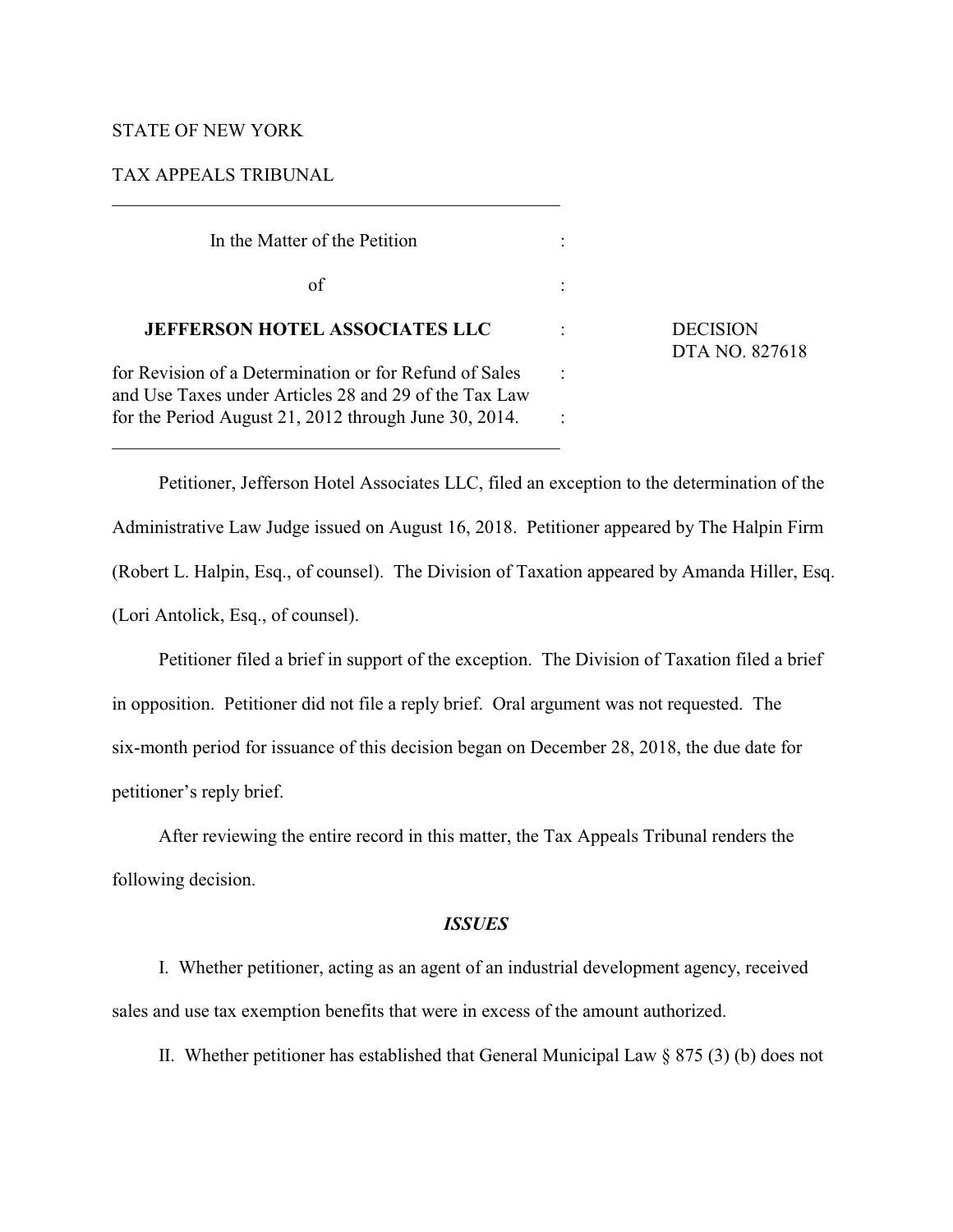apply under the present circumstances and therefore cannot serve as the basis of an assessment seeking the recovery of any such excess benefits.

## *FINDINGS OF FACT*

We find the facts as determined by the Administrative Law Judge, except that we have modified finding of fact 3 and have added an additional finding of fact, numbered 19 herein. We have made these changes to include additional facts from the record.

1. Petitioner, Jefferson Hotel Associates LLC, is a New York limited liability company. On June 22, 2012, petitioner submitted an application for financial assistance to the County of Monroe Industrial Development Agency (COMIDA), in connection with petitioner's proposed construction of an 89-room Home2 Suites hotel facility to be located at 999 Jefferson Road in the Town of Henrietta, Monroe County (hotel project). Petitioner's application sought financial assistance for the hotel project in the form of a real property tax abatement, a mortgage recording tax exemption and a sales and use tax exemption.<sup>1</sup>

2. The application required petitioner to estimate the costs of construction so as to classify those estimated costs that would, and would not, be subject to sales tax. Based upon petitioner's cost estimates, COMIDA estimated the sales tax exemption benefit for the hotel project at \$223,200.00.<sup>2</sup>

3. By resolutions adopted on August 21, 2012, COMIDA accepted petitioner's application, approved the appointment of petitioner as COMIDA's agent for purposes of the hotel project, and otherwise authorized and directed that the necessary agreements with petitioner

 $<sup>1</sup>$  For simplicity, sales and use taxes will be referred to, hereinafter, as sales tax.</sup>

<sup>&</sup>lt;sup>2</sup> Dividing the \$223,200.00 estimated sales tax exemption benefit by the 8% combined State and local sales and use tax rate then in effect results in goods and services valued at \$2,790,000.00 being exempted from tax.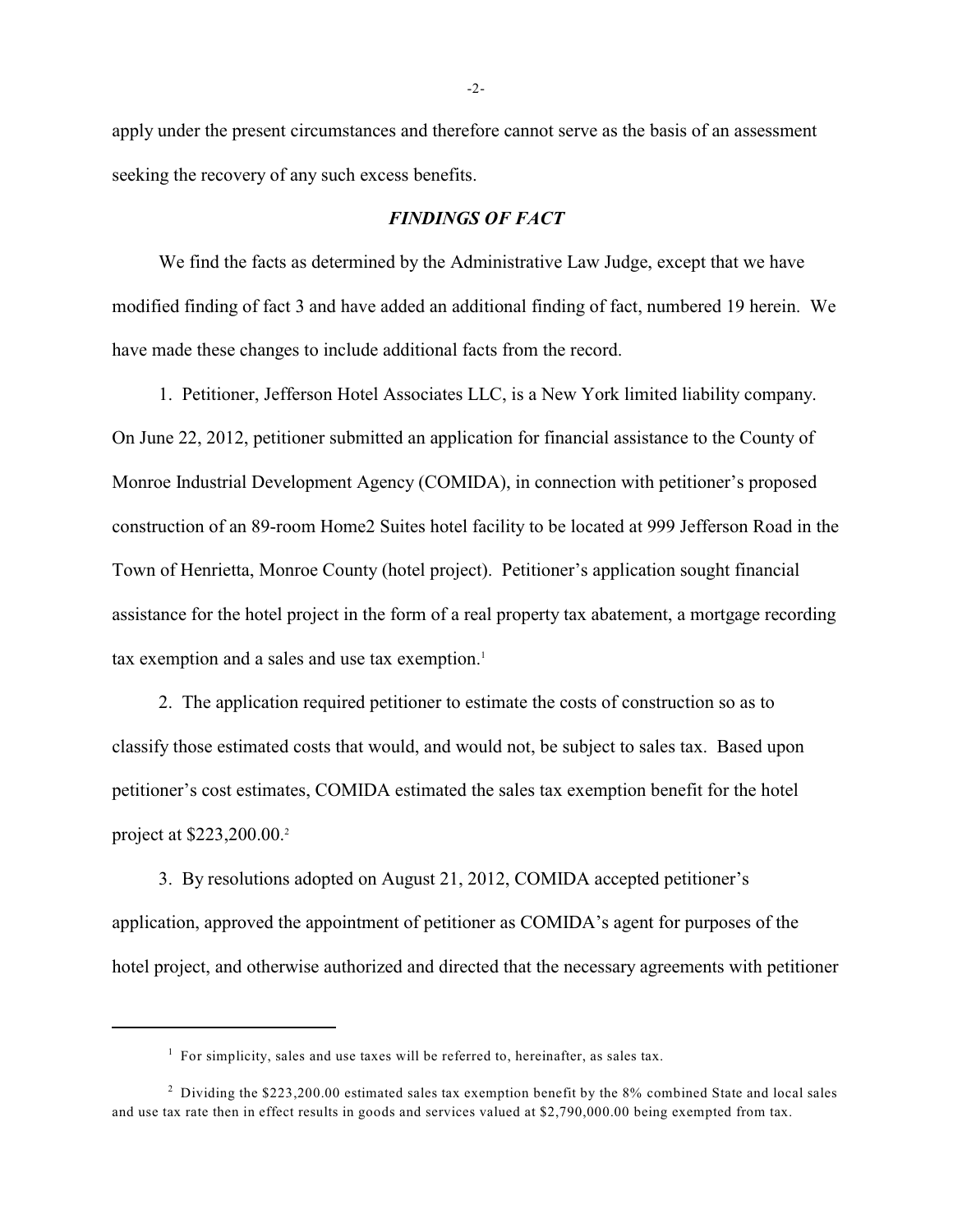be executed so as to give effect to the sales tax and mortgage recording tax exemptions, and the real property tax abatement, regarding the hotel project. The resolutions authorize petitioner to make "all purchases" of "every kind" in connection with constructing and equipping the hotel project and contain no reference to a specific dollar limit to such purchases. The resolutions contain no reference to an expiration date for the hotel project or petitioner's agency appointment.

4. On August 21, 2012, COMIDA issued to petitioner a sales tax appointment letter that, among other things, appointed petitioner as COMIDA's agent for the hotel project, and in so doing, specifically authorized petitioner to make purchases and rentals of materials, equipment, supplies and services for the hotel project that were free of sales tax. Paragraph two of the August 21 appointment letter provided as follows:

> "The COMIDA appointment created by this letter is limited to the Project, and will expire on **November 30, 2012**. This appointment letter may be extended by showing good cause. *Total costs of the project cannot exceed the project costs as detailed on the enclosed ST-60 form.*" (bold as in original, italics added).

5. The November 30, 2012 expiration date of petitioner's appointment as COMIDA's agent, specified above, was extended twice, as described more fully hereinafter. With each such extension, COMIDA issued to petitioner a new sales tax appointment letter. Each of such letters, dated December 1, 2012, and February 24, 2014, respectively, was identical to its predecessor letter. Each set forth the identical foregoing language in its second paragraph, save only for the revision amending the expiration date of petitioner's agency appointment status by setting forth the new (revised) expiration date of such status.

6. With the initial designation of petitioner as its agent, COMIDA, as required, issued and filed with the Division of Taxation (Division) form ST-60 (IDA [industrial development agency]

-3-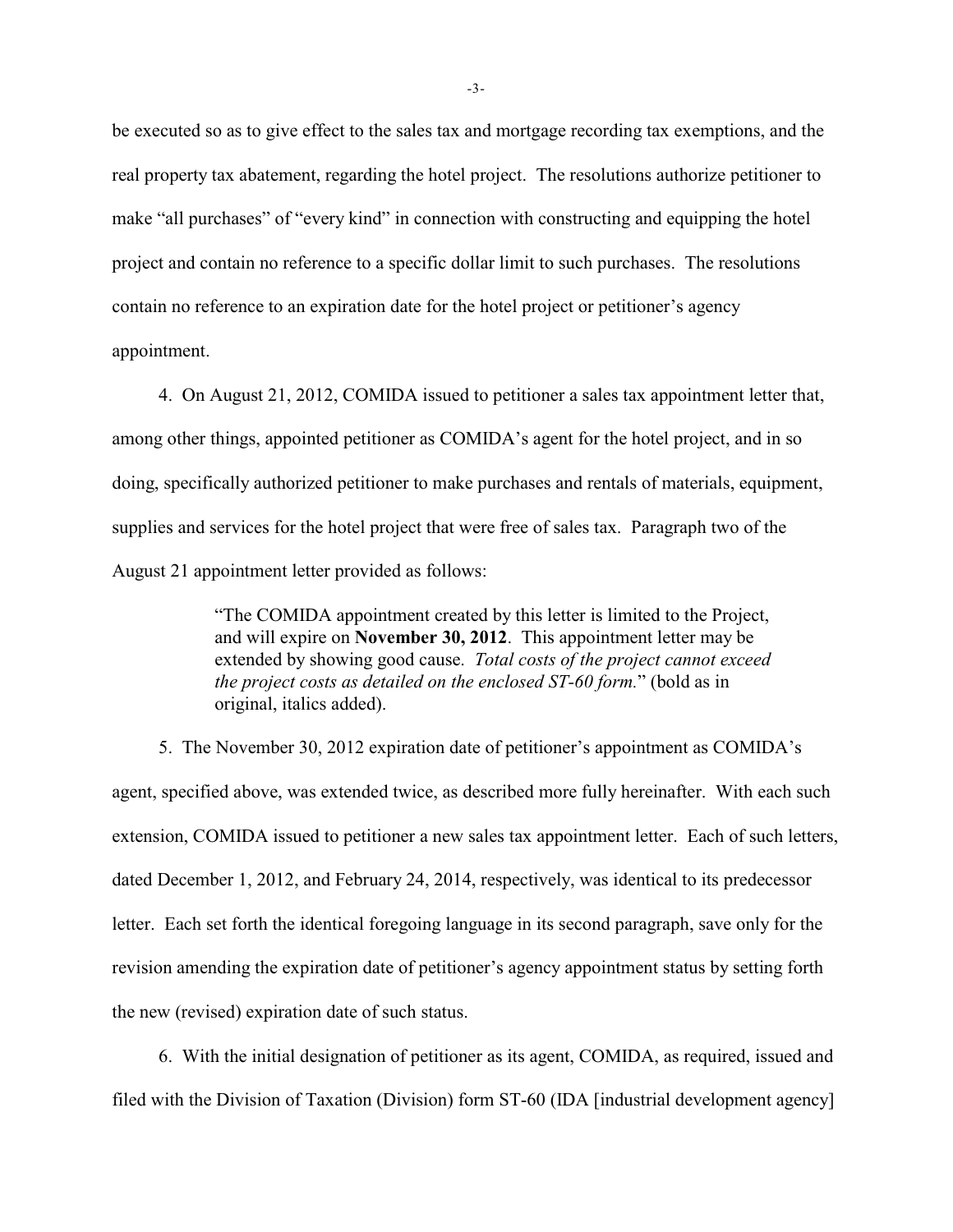appointment of project operator or agent), evidencing petitioner's appointment as COMIDA's agent for the hotel project. In turn, and as required, COMIDA issued and filed with the Division revised forms ST-60, dated December 1, 2012, and February 24, 2014, respectively, pursuant to which the initial November 30, 2012 expiration date of petitioner's appointment as agent was amended, revised and extended by COMIDA to February 28, 2014, and thereafter was amended, revised and extended to June 30, 2014.

7. Each of the three forms ST-60 filed by COMIDA required a "[d]escription of goods and services intended to be exempted from sales and use taxes" which description was completed by COMIDA as follows:

"Materials, equipment, services and other tangible personal property in connection with the construction and equipping of an approximately 53,585 square foot, 4story hotel with 95 parking spaces, all located at 999 Jefferson Road in the Town of Henrietta, Monroe County, New York."

8. The initial form ST-60, dated August 21, 2012, reflected petitioner's designation as agent through November 30, 2012. The first revised form ST-60 (dated December 1, 2012), reflects COMIDA's extension of petitioner's designation as agent from December 1, 2012 to February 28, 2014. Each of these forms required the completion of a section setting forth the "[e]stimated value of goods and services to be exempted from sales and use taxes as a result of the project's designation as an IDA project." This section was completed by COMIDA, on each of such forms ST-60, as follows:

"Approximate Savings of \$223,200 (All Agents, All In)."3

 $3\,$  It appears that COMIDA simply listed the dollar value of the sales tax exemption benefit itself, rather than the value of the goods and services being exempted from tax, as requested by the terms of form ST-60 (*see* finding of fact 2, n 2).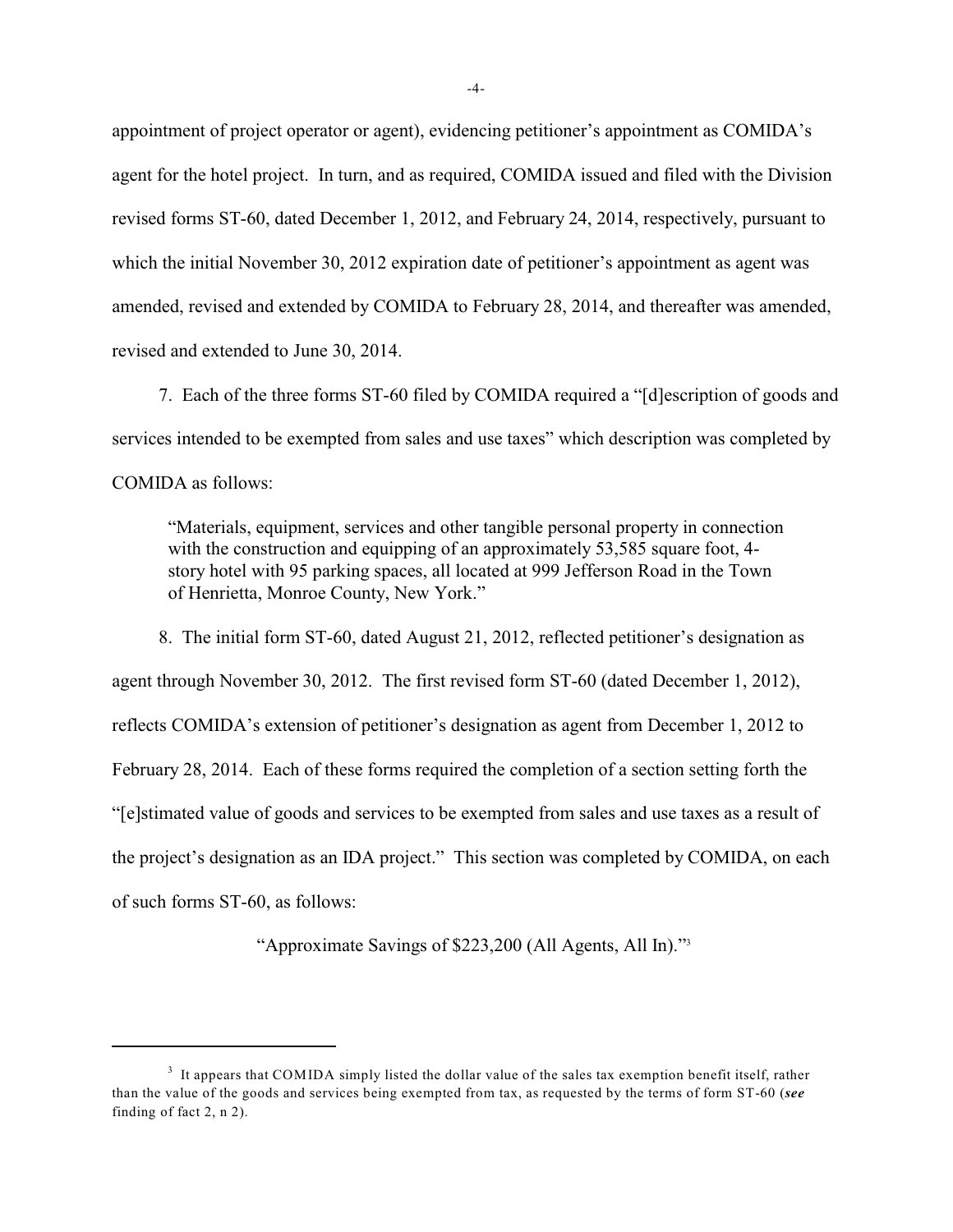9. The second revised form ST-60, reflected COMIDA's extension of petitioner's designation as agent from March 1, 2014 to June 30, 2014. This second revised form ST-60 required the completion of two sections regarding the value of the sales tax exemption benefit.<sup>4</sup> The first section required setting forth the "[e]stimated value of goods and services to be exempted from New York State and local sales and use taxes as a result of the project's designation as an IDA project." This section was completed as follows:

## "\$2,790,000 (All Agents, All In)."

The second section required setting forth the "estimated value of New York State and local sales and use tax exemption provided." This section was completed as follows:

## "\$223,200 (All Agents, All In)."

10. Petitioner also filed with the Division, as required, form ST-340 (annual report of sales and use tax exemptions claimed by agent/project operator of industrial development agency/authority [IDA]), for each of the years 2013 and 2014. The amounts of sales tax exemption reported thereon were \$188,542.00 for 2013, and \$64,817.76 for 2014, totaling together \$253,359.76.<sup>5</sup>

11. On February 20, 2015, COMIDA issued a letter (demand letter) to petitioner referencing amendments to "certain provision of the General Municipal Law and the Public Authorities Law to reform the way Industrial Development Agencies allow sales tax exemption,"

<sup>&</sup>lt;sup>4</sup> The initial form ST-60 and the first revised form ST-60 each bear a form date of February 2011 ("[2/11]") in the upper right corner. The second revised form ST-60 bears a form date of April 2013 ("[4/13]") in the upper right corner, and differs from the initial forms ST-60 in that the later form (by using two sections) required both a listing of the dollar value of the goods and services to be exempted from tax and a listing of the consequent dollar value of the tax benefit itself to be realized from the tax exemption.

<sup>&</sup>lt;sup>5</sup> Dividing the combined \$253,359.76 amount of tax benefit reported on the forms ST-340, by the 8% tax rate, results in goods and services purchased in the amount of \$3,166,977.00. This amount exceeds the estimated value of such goods and services by some \$376,977.00. It is the \$30,158.00 of sales tax computed on this latter amount that is sought to be recovered herein.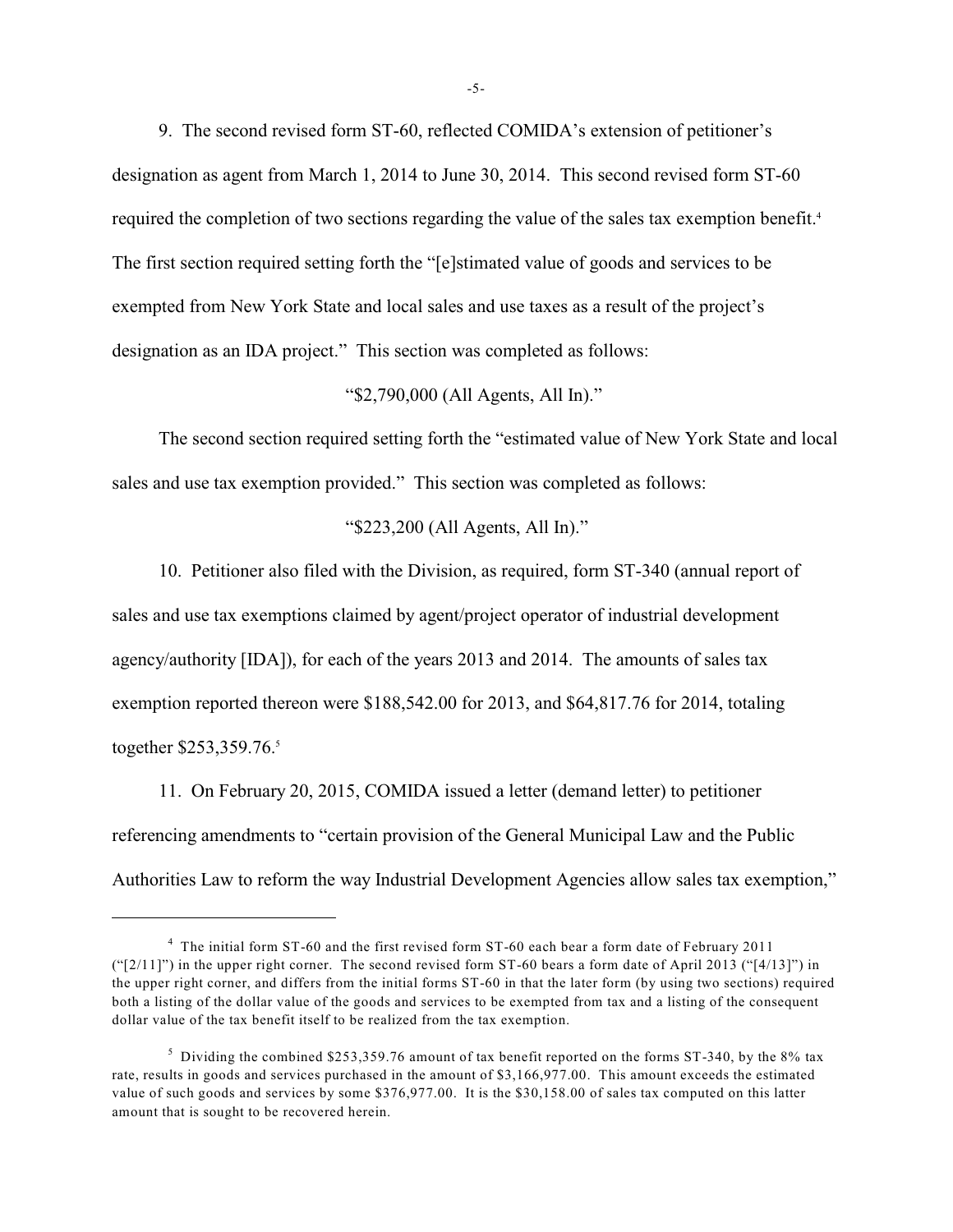which amendments became effective March 28, 2013. This letter states that, based on the forms ST-340 filed by petitioner, "the [hotel project] took in excess of the amount authorized under the ST-60. New York State requires COMIDA to recapture the amount of excess sales tax exemption taken and remit it to New York State and affected taxing jurisdictions within 30 days of this notification." The demand letter sought payment in the amount of \$30,158.00 by March 20, 2015.

12. By a letter dated March 10, 2015, petitioner's counsel sought clarification from COMIDA concerning COMIDA's February 20, 2015 demand letter. COMIDA did not respond to petitioner's counsel's letter.

13. On May 18, 2015, COMIDA sent a notice to the Division that petitioner had failed to pay the sum demanded in the demand letter. This notice cites the Division's February 12, 2014 Technical Memorandum (TSB-M-14 [1.1] S), as justification in support of COMIDA's demand for payment from petitioner.

14. By a letter dated May 21, 2015, the Division advised petitioner that sales tax exemptions claimed with respect to certain purchases made in connection with the hotel project exceeded, by \$30,158.00, the \$223,200.00 sales tax exemption benefit amount authorized with respect to the hotel project. The Division requested payment of such amount, plus interest, within 30 days.

15. The Division issued to petitioner a notice and demand (L-043891503), dated November 6, 2015, determining and assessing tax due in the amount of \$30,158.00 plus interest.

16. On or about October 13, 2015, petitioner paid the sum of \$33,126.87, representing the foregoing amount of tax, plus interest, to the Division.

-6-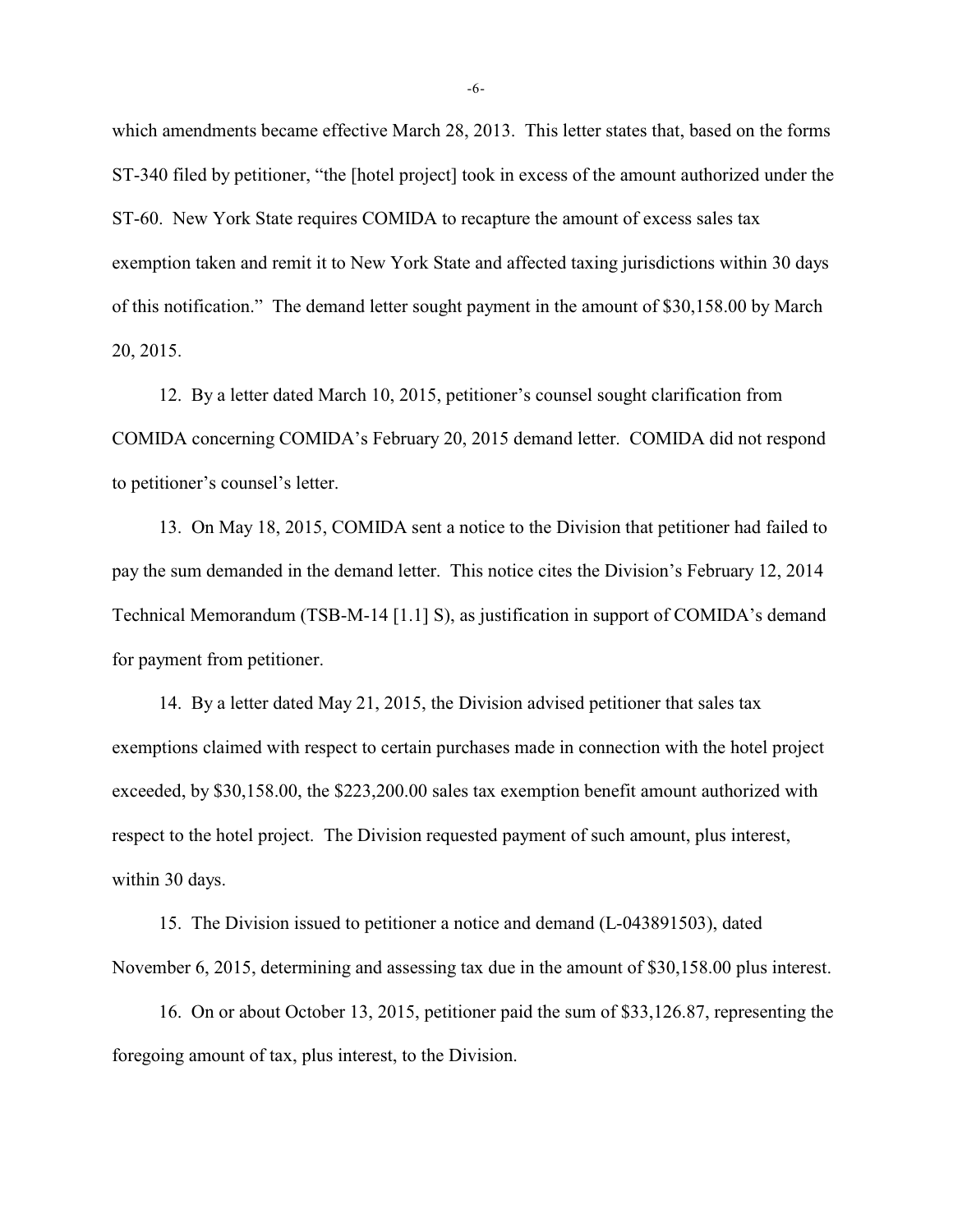17. Petitioner filed an application for credit or refund of sales or use tax, dated October 14, 2015, seeking a refund of the foregoing amount paid for the period August 21, 2012 through June 30, 2014.

18. By a refund claim determination notice dated February 18, 2016, petitioner's refund application was denied.

19. Enclosed along with each of the sales tax appointment letters referenced above, COMIDA also provided petitioner with a contract in lieu of exemption certificate. As explained in the appointment letters, the contract in lieu of exemption certificate was to serve as documentation for not charging petitioner sales tax when making purchases in connection with the hotel project. Like the sales tax appointment letters, each of the contracts in lieu of exemption certificate was identical except for the date of expiration of petitioner's agency appointment. With respect to extensions of the agency appointment, the contracts in lieu of exemption certificate provide that COMIDA may consent to a written request for such an extension, at COMIDA's discretion, and that COMIDA may not unreasonably withhold such consent.

# *THE DETERMINATION OF THE ADMINISTRATIVE LAW JUDGE*

The Administrative Law Judge reviewed General Municipal Law § 875 (3) (b), which authorizes an industrial development agency to recover from an appointed agent sales and use tax exemption benefits in excess of the amount authorized. The Administrative Law Judge noted that this provision also applies to any amendment or revision to a project, made on or after March 28, 2013, that involves additional funds or benefits.

The Administrative Law Judge determined that the agency authority expiration date extensions were amendments or revisions to the hotel project. The Administrative Law Judge

-7-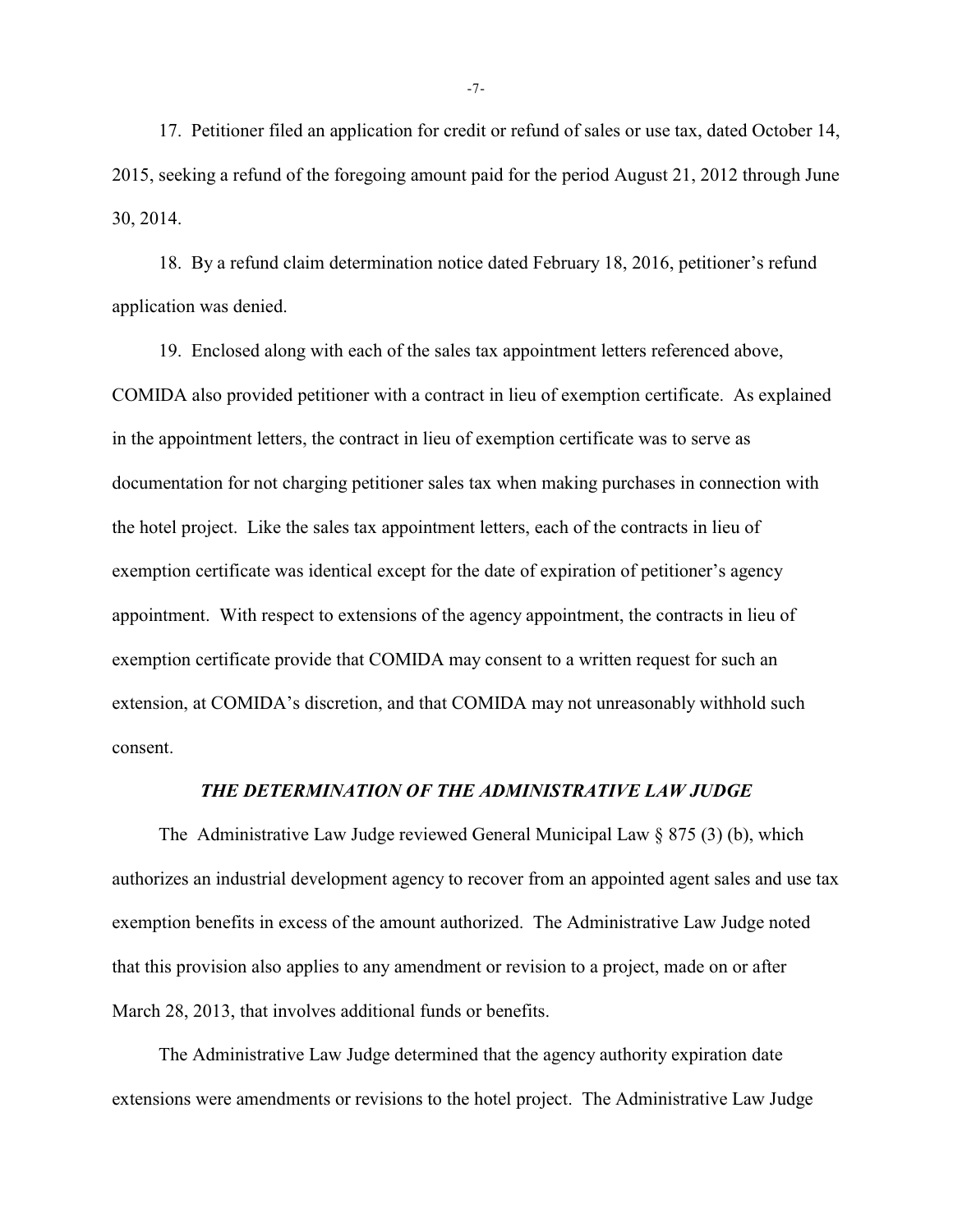reasoned that, as a result of these extensions, petitioner remained authorized to gain the full amount of its sales tax exemption benefits. The Administrative Law Judge thus concluded that the expiration date extension dated February 24, 2014 was an amendment to the hotel project involving additional benefits, made after March 28, 2013, and, hence, General Municipal Law  $§ 875(3)$  (b) was applicable.

Based upon a review of the expiration date extension letters and forms ST-60, the Administrative Law Judge found that COMIDA capped petitioner's sales tax exemption benefit for the hotel project at \$223,200.00. Petitioner's claim of \$253,359.96 in sales tax exemption benefits thus exceeded the cap by \$30,158.00. The Administrative Law Judge determined that this excess was properly subject to repayment pursuant to General Municipal Law § 875 (3) (b) and that, accordingly, petitioner's refund claim was properly denied.

#### *ARGUMENTS ON EXCEPTION*

As it did below, petitioner contends that General Municipal Law  $\S 875 (3)$  (b) does not apply in the present circumstances because there was no amendment or revision to the hotel project and no grant of additional funds or benefits. Petitioner contends that the extensions of petitioner's appointment as COMIDA's agent did not supplement the sales tax exemption benefits that had already been approved; rather, such extensions allowed petitioner to take full advantage of the approved benefits. Petitioner asserts that a failure by COMIDA to extend the appointment would have resulted in a curtailment of the previously conferred benefits. Petitioner further contends that COMIDA's approval resolutions do not contain any expiration date for petitioner's appointment and that the contracts in lieu of exemption certificate, which do reference an expiration date, expressly contemplate that the appointment could be extended and that COMIDA would not unreasonably withhold its consent to such an extension. Petitioner

-8-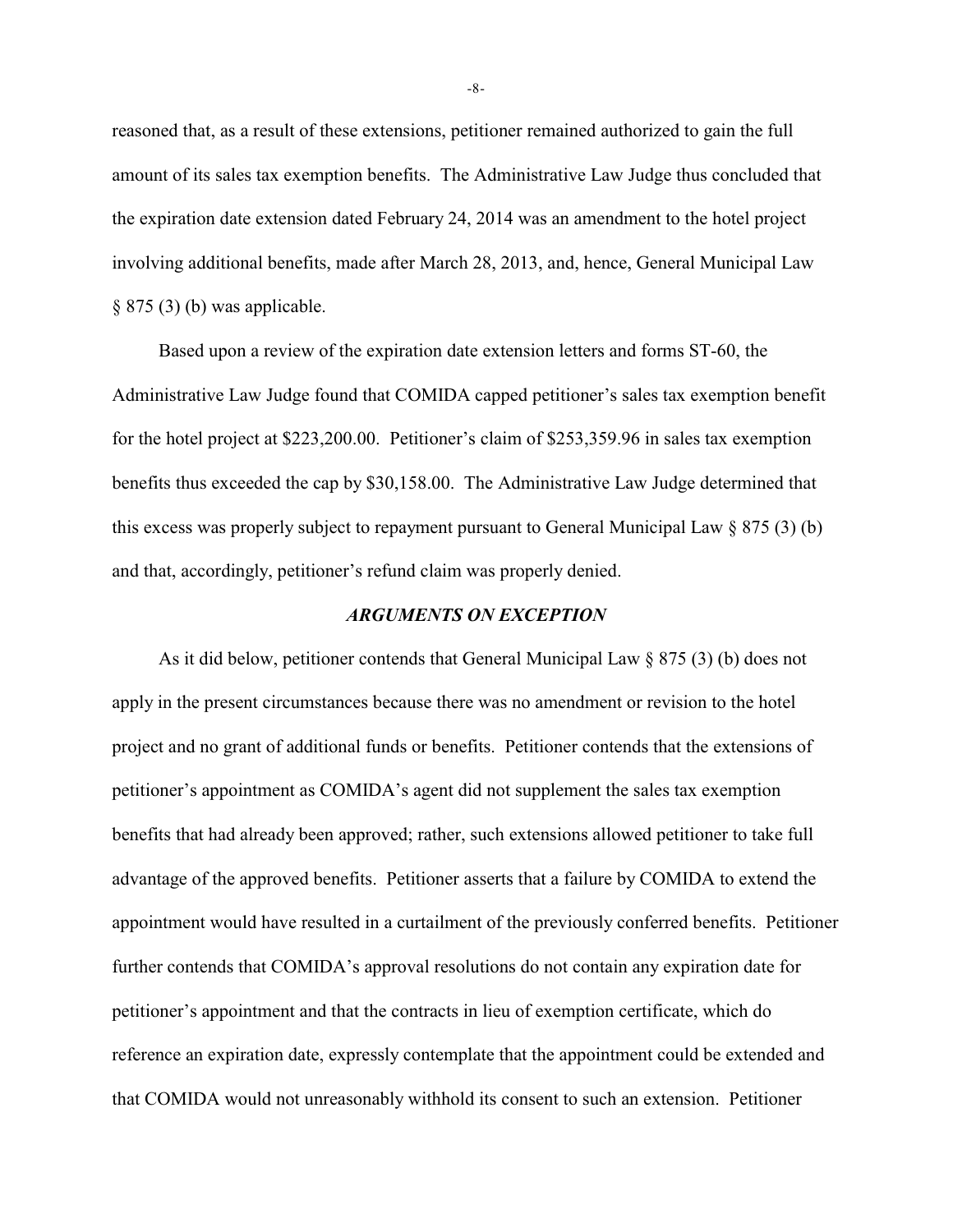asserts that COMIDA was thus contractually obligated to extend the period of petitioner's appointment and that COMIDA's compliance with this requirement cannot reasonably be interpreted as the granting of an additional benefit upon petitioner.

Petitioner also contends that, even if General Municipal Law § 875 (3) (b) does apply, the assessment was improper because the amount of sales tax exemption benefits authorized by COMIDA with respect to the hotel project was not limited to \$223,200.00. Petitioner contends that, contrary to the Administrative Law Judge's conclusion, the forms ST-60 listed only estimates of sales and use tax exemption benefits and of the value of exempt goods and services. Petitioner contends that such estimates may not be construed as limits on total project costs and corresponding sales tax exemption benefits. Petitioner further contends that any limitation on the amount of the exemption would have been inconsistent with COMIDA's approval resolutions, which broadly authorize petitioner to make all purchases in connection with the construction of the project and make no reference to a cap on such purchases.

The Division agrees with the Administrative Law Judge's conclusion that the appointment letters and the ST-60 forms establish that petitioner's sales tax exemption benefits were limited to \$223,200.00 and that petitioner's reported sales tax exemption benefit exceeded the authorized amount.

The Division also agrees with the Administrative Law Judge's conclusion that the excess sales tax exemption benefits petitioner received are subject to recapture pursuant to Tax Law § 875 (3) (b). The Division contends that the February 24, 2014 expiration date extension letter, issued after the effective date of the recapture provision, was an additional benefit to petitioner because, as the Administrative Law Judge found, it enabled petitioner to gain the full amount of the sales tax exemption benefits extended by COMIDA.

-9-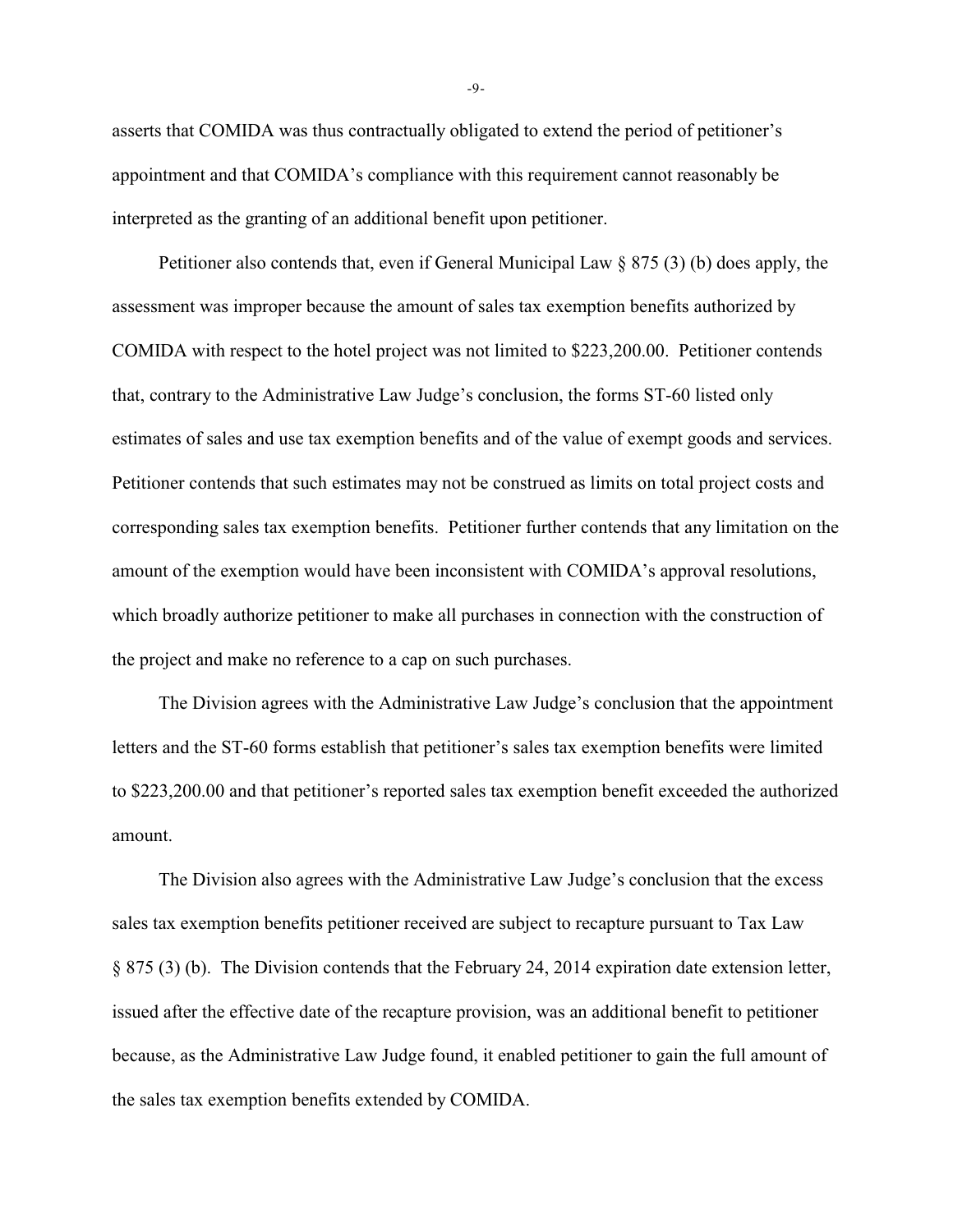## *OPINION*

An IDA is a public benefit corporation engaged in the promotion of economic development in its local community (*see* General Municipal Law § 858). To achieve that purpose, an IDA is authorized to undertake projects and to appoint agents or project operators to develop those projects (*see* General Municipal Law § 854 [4]). COMIDA appointed petitioner as its agent to complete the hotel project pursuant to this authority. An IDA provides financial assistance to such an agent, including sales tax exemptions, in furtherance of the completion of projects (*see* General Municipal Law § 854 [14]). COMIDA granted such a sales tax exemption to petitioner.

The authority for an IDA's sales tax exemption is General Municipal Law  $\S 874 (1)$ , which declares that an IDA performs a "governmental function" and "shall be required to pay no taxes . . . upon any of the property acquired by it." Such authority is also found in the sales tax exemption for the State of New York, an exemption that includes public corporations (Tax Law § 1116 [a] [1]; *see also* 20 NYCRR 529.2 [a] [2] [IDAs cited as an example of a public corporation]). An IDA's exemption from sales tax extends to private developers acting as the IDA's agent for project purposes (*Matter of Fagliarone, Grimaldi & Assoc. v Tax Appeals Tribunal*, 167 AD2d 767, 768 [3rd Dept 1990] citing *Wegmans Food Mkts. v Department of Taxation and Fin.*, 126 Misc 2d 144, 150 [Sup Ct Monroe County 1984] *affd on opn. below* 115 AD2d 962 [4th Dept 1985], *lv denied* 67 NY2d 606 [1986]).

General Municipal Law  $\S 875 (3) (b)$  directs an IDA to recover from an agent sales tax exemption benefits taken that are in excess of the amount authorized. That provision also states that an agent's failure to pay over such excess amounts upon demand by the IDA provides grounds for an assessment by the Division. In the present matter, following COMIDA's

#### -10-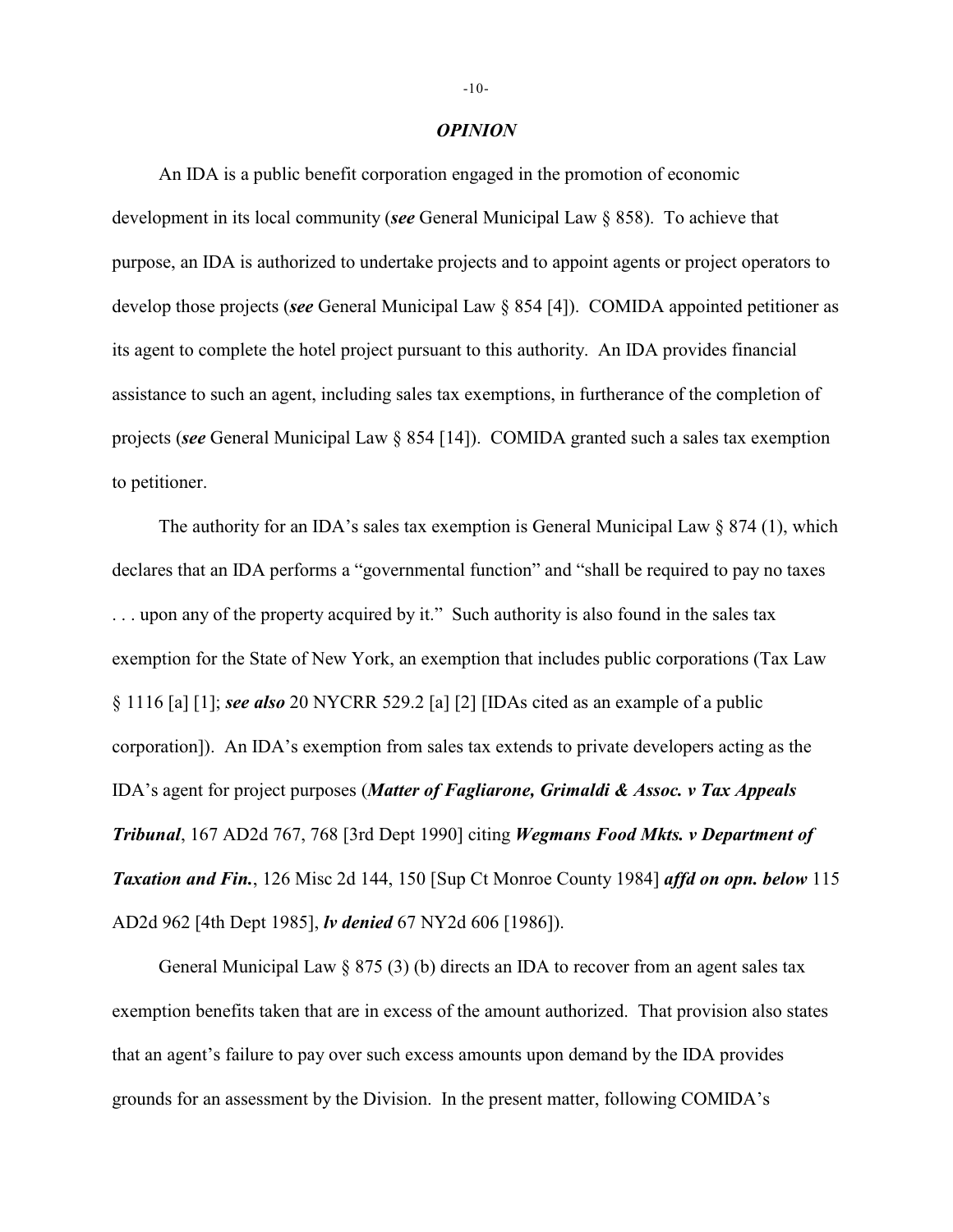unsuccessful demand for payment, the Division made such an assessment by issuance of the notice and demand dated November 6, 2015. As noted, the amount of the assessment is the excess of the total sales tax exemption benefit as reported by petitioner on its 2013 and 2014 ST-340s (filed pursuant to General Municipal Law § 874 [8]), over the estimated value of petitioner's sales tax exemption as reported on COMIDA's ST-60s (filed pursuant to General Municipal Law § 874 [9]).

We find, first, that the Administrative Law Judge properly determined that petitioner received sales tax exemption benefits in excess of the amount authorized under General Municipal Law  $\S 875 (3)$  (b). Each of the three sales tax appointment letters issued to petitioner and dated August 21, 2012, December 1, 2012, and February 24, 2014, respectively, state that the "[t]otal costs of the project *cannot exceed* the project costs as detailed on the enclosed ST-60 form (emphasis added)" (*see* findings of fact 4 and 5). Each of the three corresponding forms ST-60 indicate an estimated sales tax exemption benefit of \$223,200.00 (*see* findings of fact 8 and 9). We agree with the Administrative Law Judge that the express and unequivocal language of the sales tax appointment letters and the reference in each to the ST-60s "clearly, consistently and effectively" notified petitioner that the maximum sales tax exemption benefit available to it was \$223,200.00. Like the Administrative Law Judge, we see nothing inconsistent and, indeed, think it reasonable to use the estimated sales tax exemption benefit as the maximum allowable benefit. As the Administrative Law Judge noted, if the estimates proved to be too low, petitioner could have sought to amend the project.

Petitioner asserts that this interpretation of the sales tax appointment letters and ST-60s is inconsistent with the language of COMIDA's resolution appointing petitioner as COMIDA's agent. That resolution authorized petitioner to make "all purchases" of "every kind" in

-11-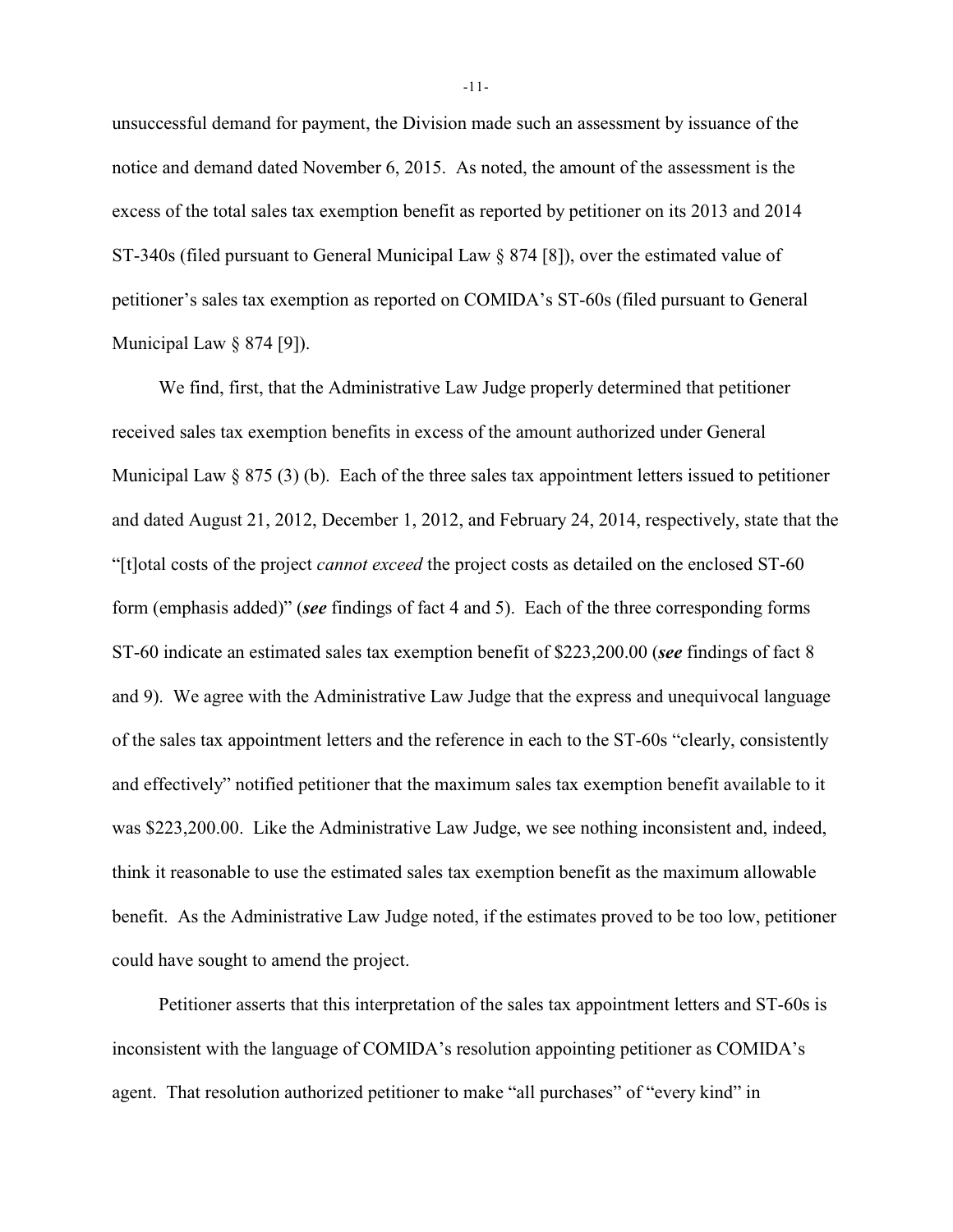connection with constructing and equipping the hotel project. Petitioner contends that the broad language of the resolution should control. The resolution, however, contains no information regarding the cost of the project or the benefits to petitioner. Such information is found elsewhere among the documents related to the hotel project, including the sales tax appointment letters and the ST-60s, all of which, as noted, refer to \$223,200.00 as petitioner's sales tax exemption benefit. As the Administrative Law Judge observed, petitioner's interpretation would render such language meaningless. We note also that petitioner's interpretation could make it difficult for COMIDA to control the cost of a project. We thus reject petitioner's contention that COMIDA did not set a specific limit on the amount of petitioner's sales tax exemption benefits.

Petitioner also complains of errors and inconsistencies in the sales tax appointment letter and the ST-60s. Petitioner notes that the August 21, 2012 and December 1, 2012 ST-60 forms do not report the project costs as the accompanying appointment letters indicate. Such forms do, however, report the "approximate savings of \$223,200.00" which plainly refers to the estimate of the sales tax benefit. This error is thus inconsequential. Petitioner also asserts that the appointment letters indicate that the ST-60s would provide a detailed statement of the hotel project's costs and that those forms do not provide such a detailed statement. This is a misinterpretation of the appointment letters. As noted previously, the relevant language in the appointment letters is "[t]otal costs of the Project cannot exceed the project costs *as detailed* on the enclosed ST-60 form (emphasis added)." In our view, such language requires only a listing of such costs and not a detailed statement as petitioner asserts.

We next address whether General Municipal Law § 875 (3) (b) applies in the present circumstance, thereby authorizing the Division's issuance of the November 6, 2015 notice and demand.

-12-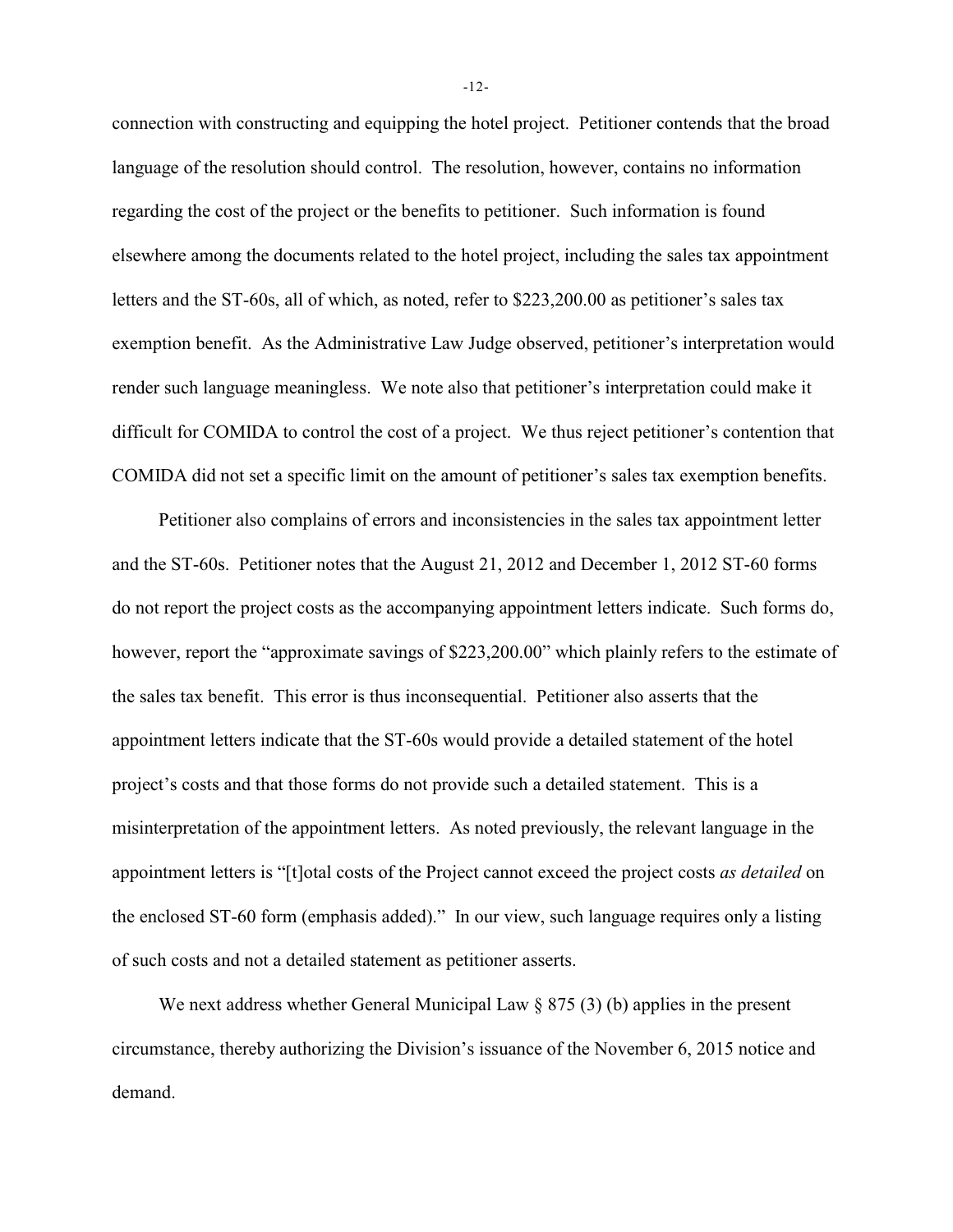General Municipal Law  $\S 875$  took effect on March 28, 2013. As relevant here, it applies to "any amendment or revision involving additional funds or benefits made on or after [March 28, 2013] to any project established, agent or project operator appointed, financial assistance provided, or payment in lieu of taxes entered into, prior to that date" (L 2013, c 59, pt J, § 12). Of the documents discussed herein, only those pertaining to the extension of petitioner's agency authority through June 30, 2014 were created after March 28, 2013. As noted, the Administrative Law Judge determined that this last extension of petitioner's agency appointment triggered the application of General Municipal Law § 875 (3) (b).

We agree with the Administrative Law Judge that the extension of petitioner's agency appointment through June 30, 2014 was "an amendment or revision involving additional funds or benefits" to the hotel project, as it provided petitioner with an additional four months to complete it. The benefit to petitioner was the opportunity to continue to purchase project property, free of sales tax, as opposed to no longer possessing authority to make such exempt purchases. As noted by the Administrative Law Judge, petitioner thus gained the additional monetary benefit resulting from the extension that would otherwise have been curtailed by expiration.

Petitioner does not dispute that the February 24, 2014 extension allowed it to take full advantage of the approved sales tax benefit, but contends that such advantage should not be construed as an additional benefit for purposes of determining whether General Municipal Law § 875 (3) (b) applies here. We disagree. In our view, the granting of additional time to allow petitioner to maximize its monetary gain is properly construed as an additional benefit for purposes of L 2013, c 59, pt J, § 12.

We also disagree with petitioner's contention that there was no amendment or revision to the projects because COMIDA was contractually obligated to grant the extensions. To the

-13-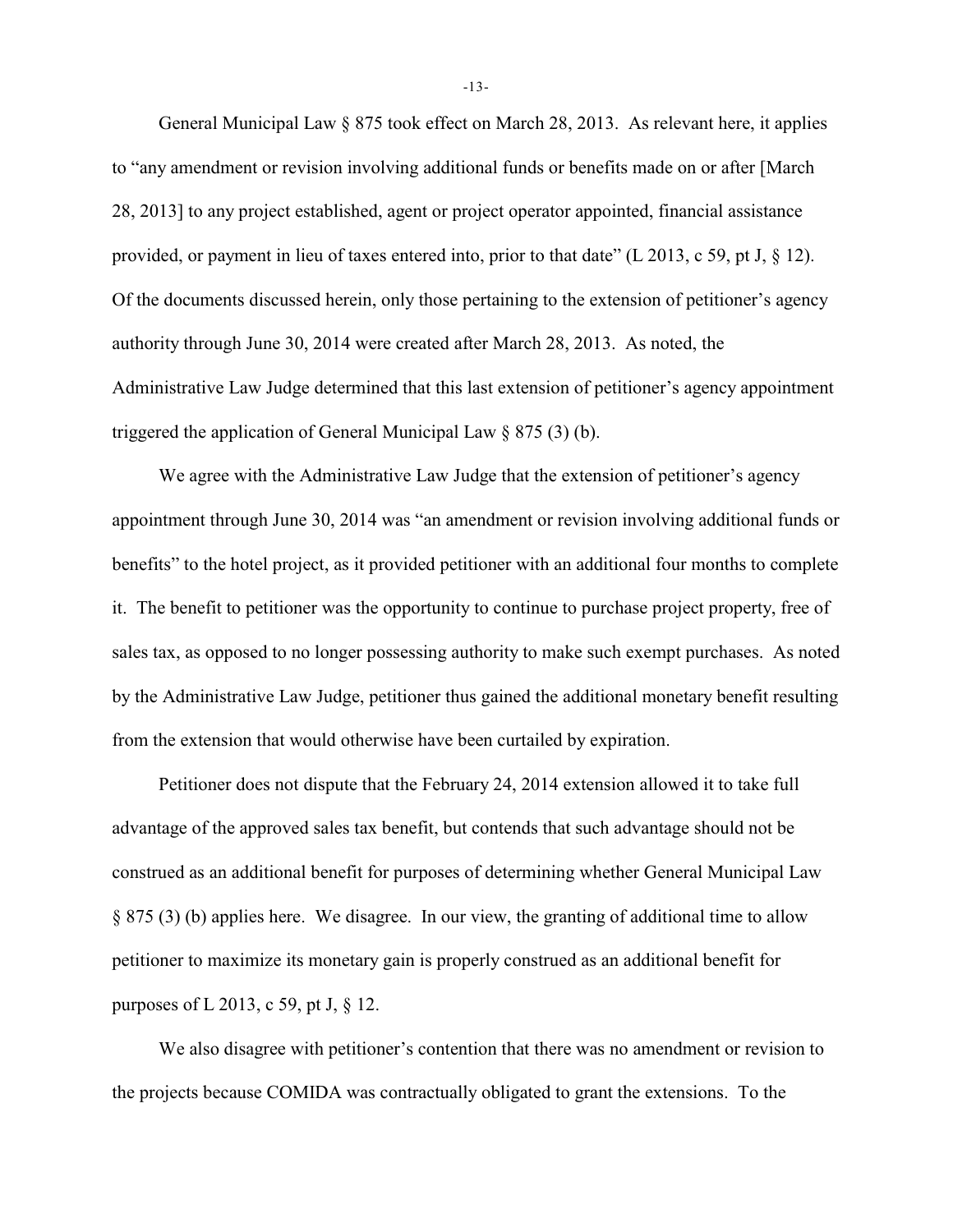contrary, the contracts in lieu of exemption certificate expressly vest COMIDA with discretion, "not to be unreasonably withheld," to extend petitioner's appointment. Similarly, the sales tax appointment letters state that the appointment may be extended by "showing good cause." COMIDA was thus not obligated to grant extensions, but only to act reasonably with respect to extension requests. On this point, petitioner also notes that COMIDA's resolution appointing petitioner as COMIDA's agent does not contain any expiration date for petitioner's appointment. The sales tax appointment letters, ST-60 forms and contracts in lieu of exemption certificates do contain expiration dates for petitioner's agency status, however, and these documents make clear COMIDA's intent that petitioner's agency status would expire on a date certain, unless extended.

In summary, we find that petitioner received \$30,158.00 in sales tax exemption benefits in excess of the amount authorized by COMIDA; that General Municipal Law § 875 (3) (b) applies under the present circumstances; and that, accordingly, petitioner's excess benefits were properly subject to recapture pursuant to that provision.

Accordingly, it is ORDERED, ADJUDGED and DECREED that:

- 1. The exception of Jefferson Hotel Associates LLC is denied;
- 2. The determination of the Administrative Law Judge is affirmed;
- 3. The petition of Jefferson Hotel Associates LLC is denied; and

4. The Division of Taxation's refund claim determination notice, dated February 18, 2016, is sustained.